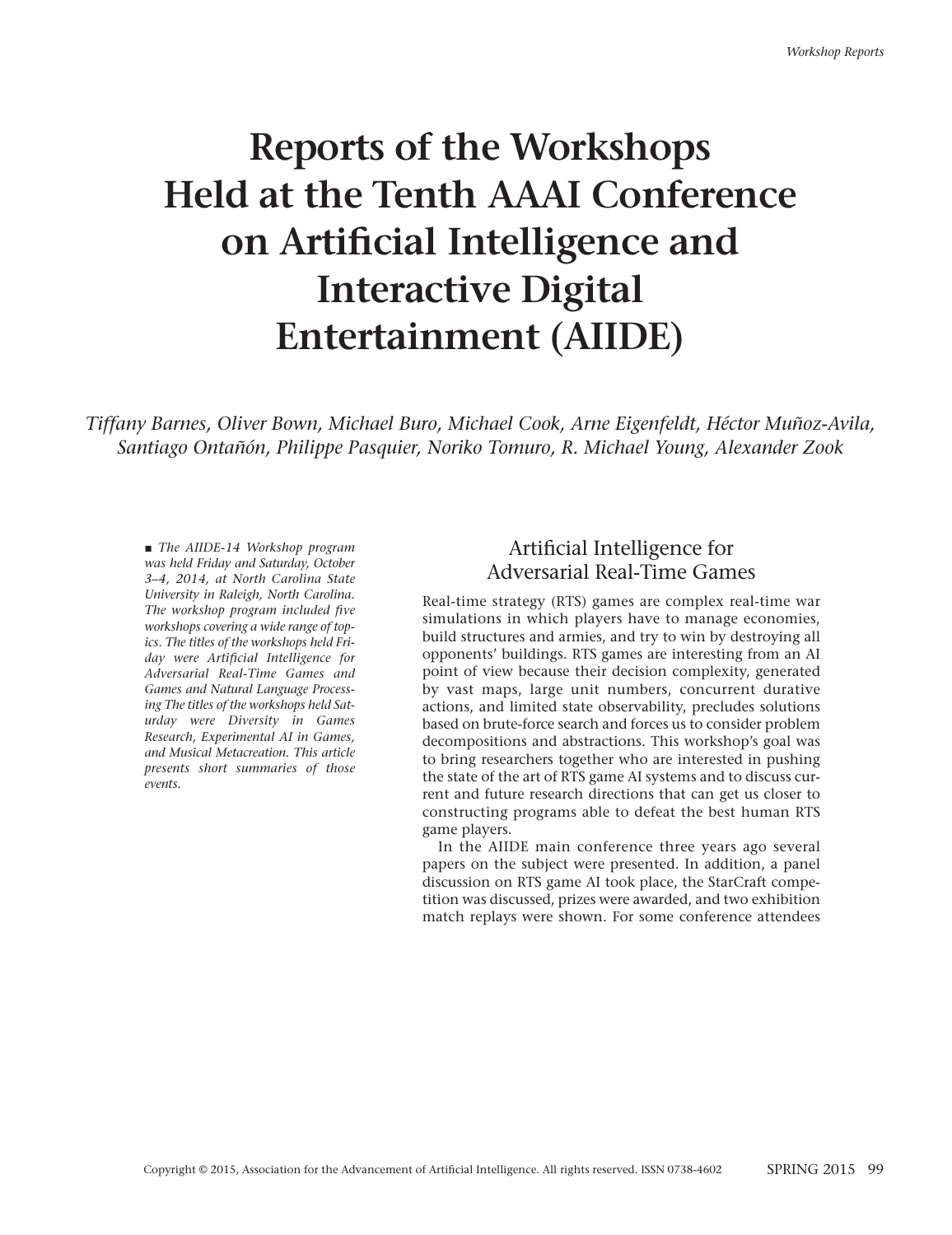this was a bit too much RTS game content. For others, it wasn't enough because little was said about the inner workings of the strongest competition entries. To address these concerns, the first workshop on RTS game AI topics was organized at AIIDE 2012, attracted 20 attendees, and featured nine paper presentations and a discussion that led to frutiful collaboration. In this year's sequel, three papers, two invited talks, and this year's AIIDE StarCraft AI competition report were presented to 14 attendees, who at the end were split into two discussion groups.

This year's papers focused on building placement optimization for RTS games, learning sequential patterns from game replays, and high-level gametree search. Building placement optimization is concerned with slowing down opponents' attacks on bases as much as possible by erecting walls and closing gaps between structures, which increases the time attackers are exposed to defensive fire. Extracting playing policies from human game data is an active research topic, which when combined with high-level or hierarchical search has the potential to overcome human supremacy in the RTS game genre.

In the first invited talk, Graham Erickson, a recent M.Sc. graduate from the University of Alberta, presented his thesis work on state evaluation and opponent modeling in RTS games based on StarCraft replay data and combat simulations. The second talk by associate professor Florian Richoux from Université de Nantes introduced a fast general-purpose constraint solver that was applied to several RTS game AI problems, such as wall formation and target selection.

After the invited talks, Ph.D. student David Churchill (University of Alberta) presented this year's AIIDE StarCraft AI competition results, game analyses, and man versus machine match videos, which made it clear that today's best RTS game programs are still no match for strong human players.

The last 90 minutes of the workshop were spent on discussing what to discuss in the subsequent workgroup session, for which the attendees split up in two halves: one group discussed past and future research directions, and the other which benchmark problem sets to add to future RTS game competitions.

Presentation slides and work-group results are available at www.cs.ualberta.ca/˜mburo/aiide14ws. This workshop's papers are published as AAAI Press Technical Report WS-14-15. The starcraftaicompetition.com site hosts the discussed AIIDE StarCraft AI competition results, software, and game videos.

## The First Diversity in Games Research Workshop

Over the past 10 years, the area of computer games has expanded to be a significant area of computer science research, with a number of strong annual conferences, *IEEE Transactions*–level journals, and a growing number of tenured faculty across the United States. Students at the undergraduate level are drawn in large numbers to pursue computer science degrees with concentrations or focus on game-creation methods, and federal funders are supporting exciting new computational developments relating to games. Nevertheless, the number of faculty from underrepresented groups in this area is significantly low. The workshop's aim is to encourage undergraduate and graduate students from underrepresented groups to engage in graduate training in games research and to better prepare them for entry into an academic research career in this field.

The workshop brought together more than 22 people. Roughly half participated as mentees including assistant professors, researchers (such as postdoctoral), students (Ph.D., M.S., and undergraduate), whereas the other half participated as mentors. The latter group consisted of members of the AIIDE community.

The format of the workshop encouraged discussion and participation by the workshop attendees. The workshop opened with a brief introduction by Tiffany Barnes (North Carolina State) and a presentation by Susan Rodger (Duke University) on career paths. This introduction was followed by a discussion about building a research representation, and how to present elevator versions of research. Participants then gave 3-minute elevator pitches on their vibrant directions in game research. Interactive narratives in virtual environments were a common theme among most presentations, a reflection of the growing attention on this research topic. Other topics presented included research topics related to massive online multiplayer games and educational games and a study relating digital animation, race, and gender. The 3-minute talks gave a first opportunity for mentors and mentees to interact in a focused setting. The poster session was followed by a lunch. Like all activities in the workshop, this lunch encouraged interaction among mentors and mentees. Lunch was followed by an open discussion with mentor Mark Reidl (Georgia Tech) on a variety of topics including funding sources for graduate school, job search and how to do effective job-interview presentations, and mentoring for diversity. After this discussion, participants resumed presenting 3-minute talks until all presented. The workshop concluded with a discussion on diversity in games and games research. The workshop activities continued during the main conference in the form of short individual mentormentee meetings and a lunch discussion on games and diversity that focused primarily on work-life balance.

No technical report was issued for this meeting. Tiffany Barnes, R. Michael Young, and Héctor Muñoz-Avila served as workshop cochairs and wrote this report.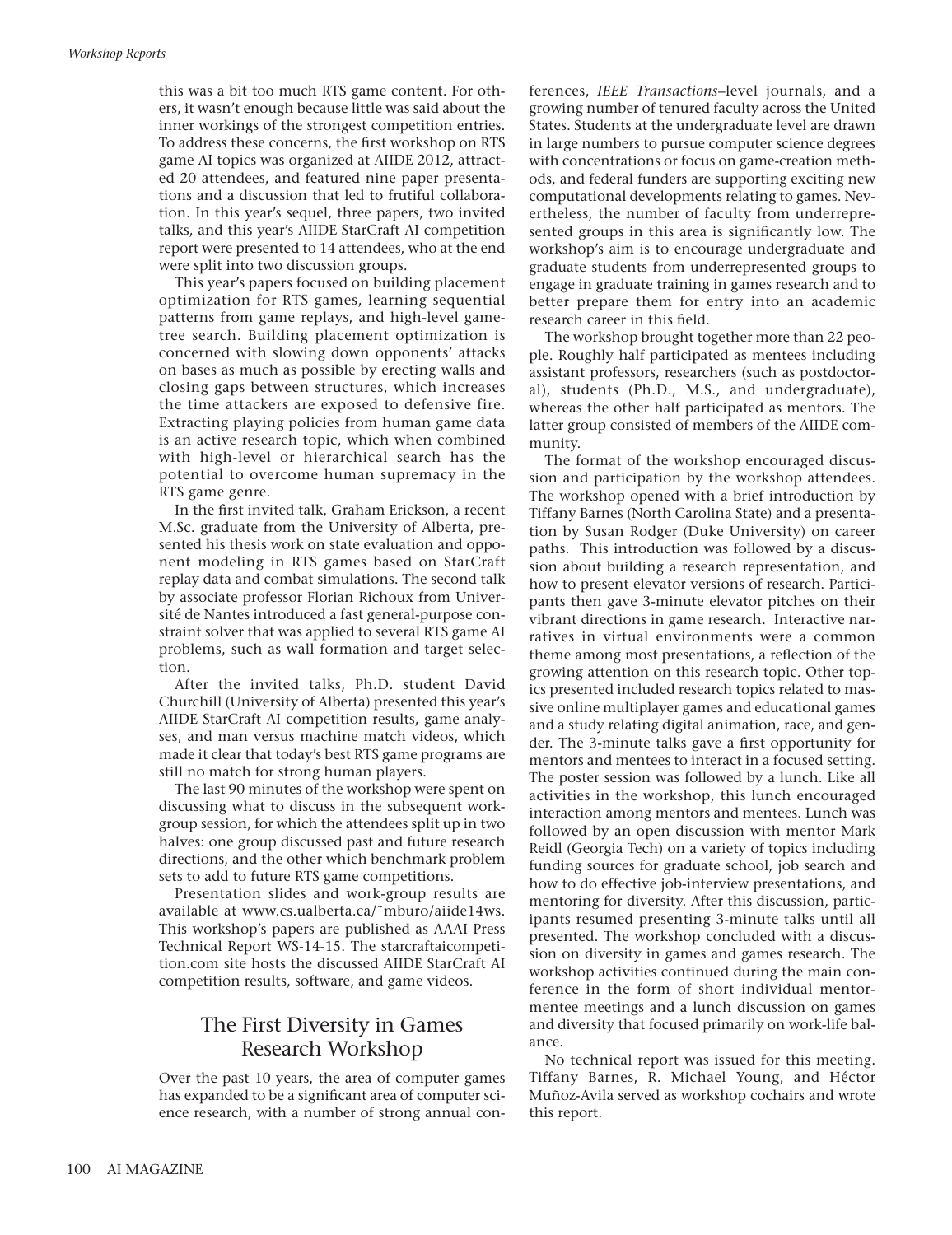# Games and Natural Language Processing

Natural language processing (NLP) investigates computational aspects of natural language, languages that humans use to communicate and understand. While the field of NLP ranges from theoretical studies (such as parsing algorithms, computational models of dialogue) to practical applications (such as information retrieval, conversational agents, machine translation), this workshop focuses on NLP in games. In particular, the workshop, which began in 2012, aims at providing a forum for researchers and practitioners who are working in the overlapping area between the two fields to present their work and discuss the possibilities of promoting the interaction.

The workshop was well attended. In addition to the presenters, the participants included quite a few people from the main AIIDE conference attendees and local students who were interested in the workshop topic. The workshop began with a keynote speech by James Lester from North Carolina State, and for each paper and demonstration, there was a lively discussion by the participants. The workshop ended with an open discussion session in which the participants discussed the possibility of incorporating more (rich) natural language processing in games and what is needed or helpful in pursuing that goal.

The workshop brought together people with diverse interest in the overlapping area of the two fields. For example, some natural language-processing researchers were conducting research on dialogues and narratives in games (and characters), but had little experience in developing actual games. In contrast, some game developers and researchers were incorporating a speech or language component in the game, but had little idea how to make the component more sophisticated. The postworkshop feedback was quite positive: "The audience revealed they were mixed with respect to their area of focus: primarily games or natural language processing. Regardless, both areas were very respectful and interested in hearing about the other area."

Noriko Tonuro wrote this report. The workshop was organized by Noriko Tomuro, Kristy Boyer, and Yun-Gyung Cheong. The papers of the workshop were published as AAAI Press Technical Report WS-14-01.

#### Experimental AI in Games

The Experimental AI in Games workshop fosters innovation in how AI is used in and for games. Research in game AI has traditionally focused on intelligent adversarial agent behavior, exemplified by chess-playing agents like Deep Blue. Yet games as entertainment experiences involve far more than expert-level opponent play. Game design and development include a plethora of challenges in producing content and reasoning on how game play creates

player experiences. AI techniques can help address these challenges. Further, many AI areas — including computer vision, natural language processing, user modeling, and computational creativity — have the potential to unlock new possibilities for game-play experiences. This workshop has two goals: encouraging long-term, blue sky thinking around new ways AI could be used in games and providing a venue for experiments on innovative uses of AI in games.

The workshop submissions this year clustered around three themes: new game mechanics possible through AI, ways to acquire game design knowledge, and new roles for AI in game creation. Game mechanics are rules that govern the flow of game states. Could AI systems enable games using mechanics that were previously impossible? Justus Robertson (North Carolina State University) demonstrated how planning techniques can be used to enable online alterations of a game world in an interactive narrative to guide players along an intended story in a game world. Ian Horswill (Northwestern University) showed how classical AI research in question answering and problem solving could yield innovative game mechanics based on mind control with natural language input. Participants discussed the challenges in creating AI-based game mechanics and potential avenues for AI-based games.

Procedural content generation systems create game content algorithmically. Most systems, however, are concerned with creating game assets and lack the semantic knowledge necessary to assemble content that is meaningful and sensible to humans. Michael Cook (Goldsmiths College, University of London) presented two approaches to mining existing knowledge bases for information relevant to games. "Google milking" harvests answers from feeding incomplete questions into a search engine. These results provide knowledge for game content including actions for in-game entities and relationships between entities to suggest in-game enemies or collectible content. Alternatively, chaining relations among concepts in ConceptNet can be used to find inspirational relationships for fictional game premises. Mark Riedl (Georgia Institute of Technology) presented the notion of playing games to make games as a way to gather game-relevant knowlege. This approach supported the automated generation of scenes in three-dimensional games from text-based descriptions by using a game to collect relevant spatial relationship data. Discussions concerned the challenges of gathering knowledge: ensuring knowledge is relevant, handling potentially offensive or inappropriate information, and motivating contributors to knowledge corpora.

Game creation is challenging. Designers make game content to indirectly create player experiences. How can AI systems enhance the game-creation process? Gillian Smith (Northeastern University) presented several future roles for procedural content generation in